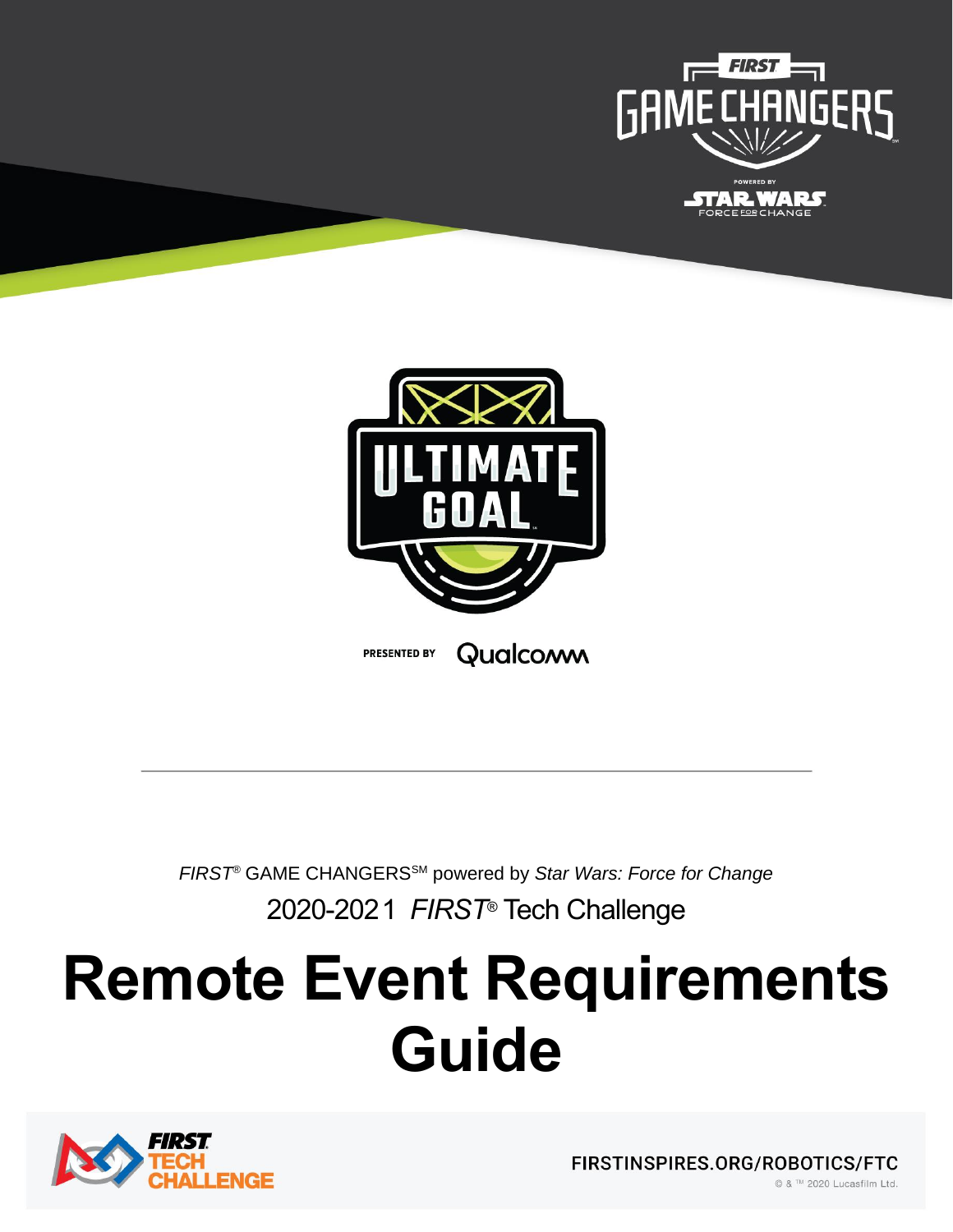# **Sponsor Thank You**

Thank you to our generous sponsors for your continued support of the *FIRST®* Tech Challenge!

**FIRST® Tech Challenge Season Presenting Sponsor** 



**FIRST® Tech Challenge Official Program Sponsor** 



FIRST® Tech Challenge CAD and **Remote Collaboration Sponsor** 



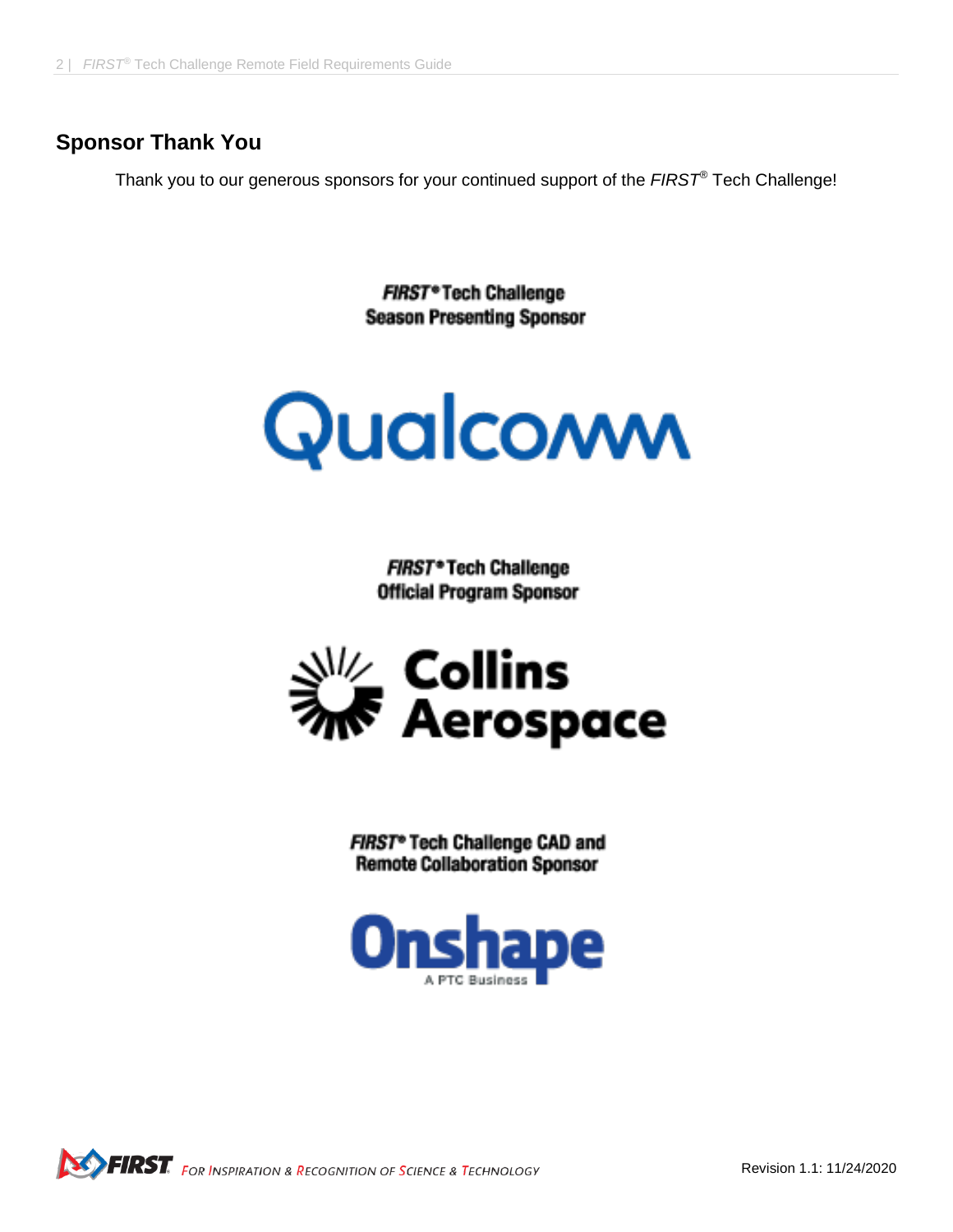| <b>Revision History</b> |            |                                                    |  |
|-------------------------|------------|----------------------------------------------------|--|
| <b>Revision</b>         | Date       | <b>Description</b>                                 |  |
|                         | 9/12/2020  | Initial Release                                    |  |
|                         | 11/24/2020 | Updated Playing Field Overview Image<br>$\bullet$  |  |
|                         |            | Changed "FTC Live Scoring" to "FTC Remote Scoring" |  |
|                         |            | Added Appendix B - Power Shot stability            |  |

# <span id="page-2-0"></span>Contents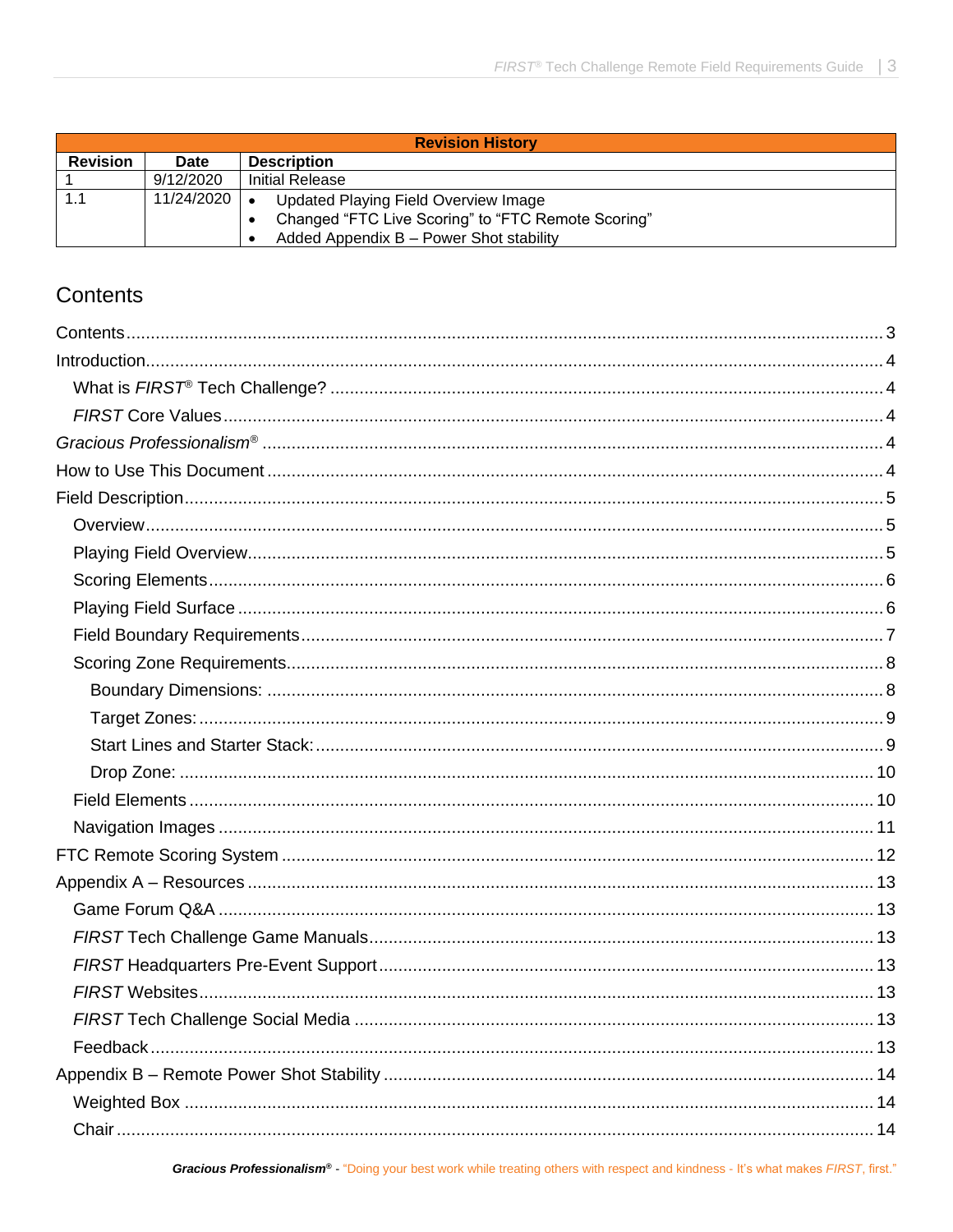## <span id="page-3-0"></span>**Introduction**

## <span id="page-3-1"></span>*What is FIRST® Tech Challenge?*

*FIRST®* Tech Challenge is a student-centered program that focuses on giving students a unique and stimulating experience. Each year, teams engage in a new game where they design, build, test, and program autonomous and driver operated robots that must perform a series of tasks. To learn more about *FIRST®* Tech Challenge and other *FIRST®* Programs, visit [www.firstinspires.org.](http://www.firstinspires.org/)

#### <span id="page-3-2"></span>*FIRST Core Values*

We express the *FIRST®* philosophies of *Gracious Professionalism®* and *Coopertition®* through our Core Values:

- **Discovery:** *We explore new skills and ideas.*
- **Innovation:** *We use creativity and persistence to solve problems.*
- **Impact:** *We apply what we learn to improve our world.*
- **Inclusion:** *We respect each other and embrace our differences.*
- **Teamwork:** *We are stronger when we work together.*
- **Fun:** *We enjoy and celebrate what we do!*

# <span id="page-3-3"></span>*Gracious Professionalism***®**

*FIRST®* uses this term to describe our programs' intent.

*Gracious Professionalism*® is a way of doing things that encourages high-quality work, emphasizes the value of others, and respects individuals and the community.

Watch Dr. Woodie Flowers explain *Gracious Professionalism* in this [short video.](https://www.youtube.com/watch?v=F8ZzoC9tCWg&list=UUkWMXdRQr5yoZRz7gFYyRcw)

## <span id="page-3-4"></span>**How to Use This Document**

Teams competing remotely in the ULTIMATE GOAL <sup>SM</sup> presented by Qualcomm season must follow the field requirements outlined in this manual. Teams are allowed some flexibility in how their field is set up based on the resources they have access to. This guide will outline allowable options for remote field setup.

Questions about the requirements should be referred to the Remote Game forum. Teams that need access to the forum must email [firsttechchallengeteams@firstinspires.org.](mailto:firsttechchallengeteams@firstinspires.org)

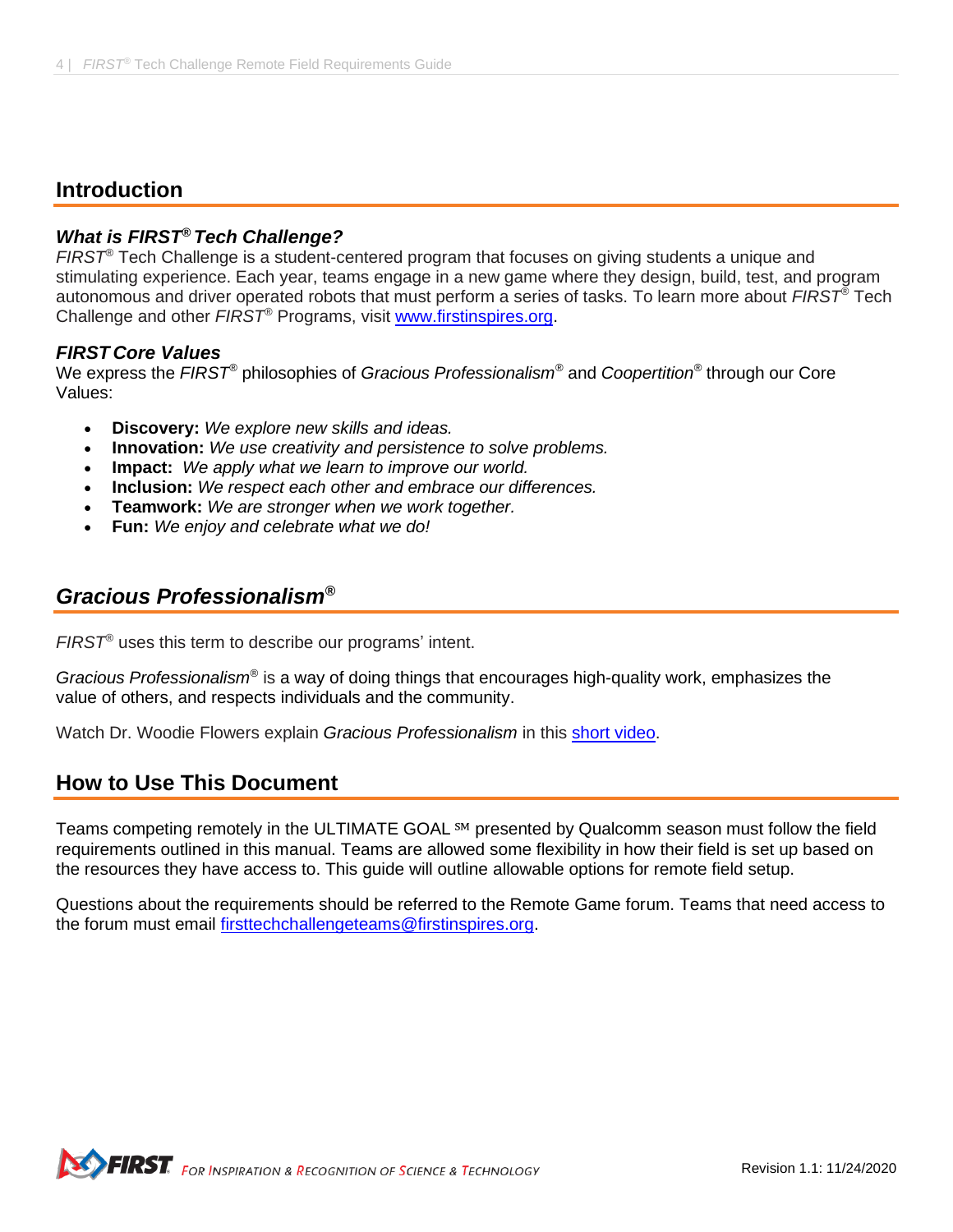# <span id="page-4-0"></span>**Field Description**

## <span id="page-4-1"></span>*Overview*

The Remote Competition field for ULTIMATE GOAL<sup>SM</sup> presented by Qualcomm consists of the following elements:

- 1. Scoring Elements
	- a. Rings
	- b. Wobble Goals
- 2. Playing Field Surface
- 3. Field Boundary
- 4. Scoring Zones
	- a. Start Lines
	- b. Launch Line
	- c. Target Zones
	- d. Drop Zone
- 5. Field Elements
	- a. Tower Goal
	- b. Power Shot
	- c. Return Rack
	- d. Navigation Images

## <span id="page-4-2"></span>*Playing Field Overview*



**Field with AndyMark goals and perimeter walls**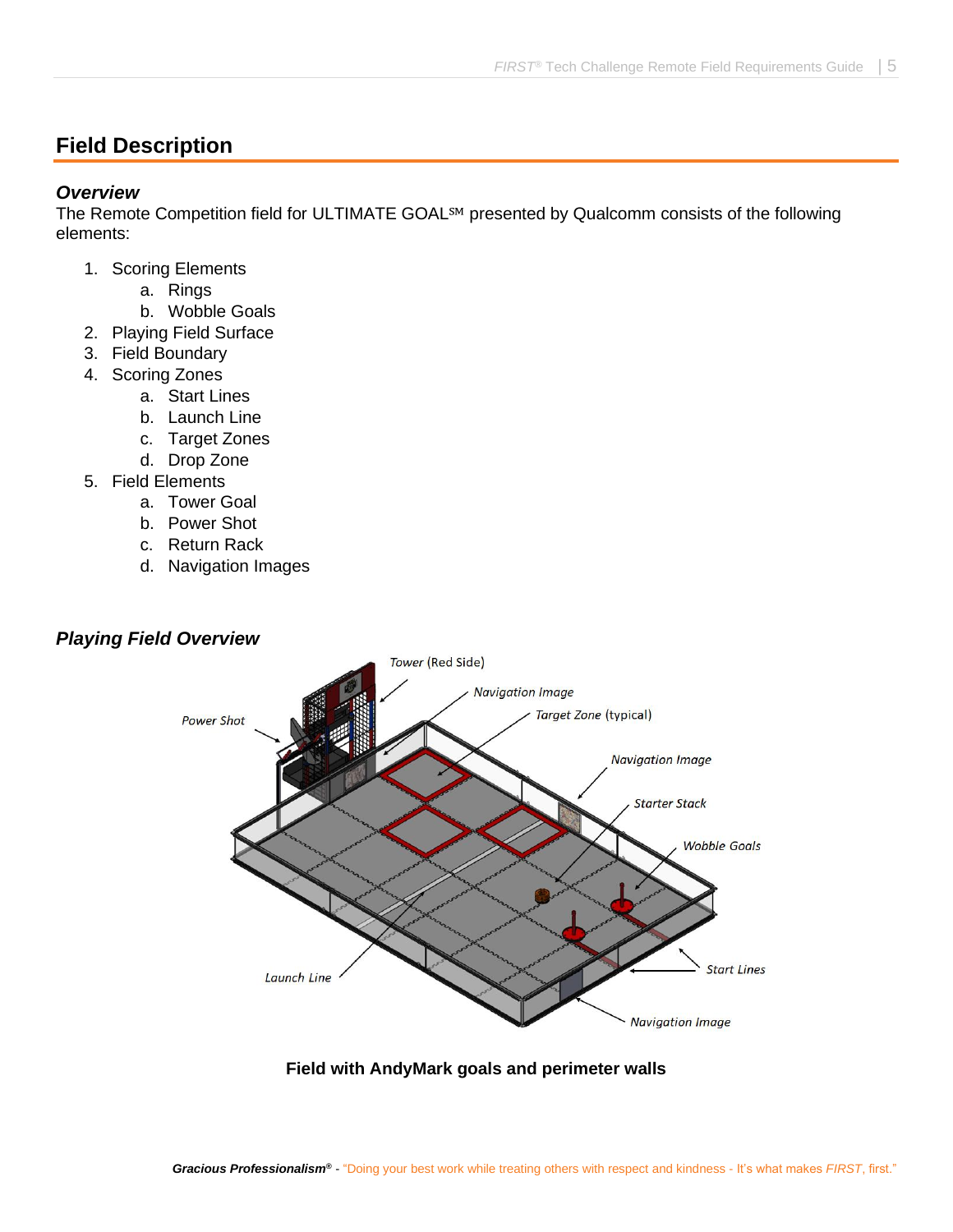

**Field with DIY Goals and taped Boundary**

## <span id="page-5-0"></span>*Scoring Elements*

These are the items that a Robot interacts with to score points in ULTIMATE GOAL℠.

Teams must purchase the following items from AndyMark to compete in the game challenge, there are no DIY options available.

- Wobble Goals
	- o Remote teams need two wobble goals, either red or blue.
- Rings
	- o A total of 10 rings are required to compete in the game challenge.

The Remote Game Kit can be purchased through AndyMark®: [www.andymark.com/FTC](http://www.andymark.com/FTC)

#### <span id="page-5-1"></span>*Playing Field Surface*

The playing field surface is the area within the field boundary where the robots will be driving and competing. Teams have the option of playing on any surface type available such as carpet, cement, etc. If teams competing remotely switch to traditional events during the season, they must plan for a difference in how the robot drives/performs as soft tiles are used in the traditional event format.

Teams may opt to purchase soft tiles, which are used in traditional events. They can be purchased directly through [www.softtiles.com](http://www.softtiles.com/) or through [AndyMark.](https://www.andymark.com/products/soft-tiles-for-first-tech-challenge-field-options?via=Z2lkOi8vYW5keW1hcmsvV29ya2FyZWE6OkNhdGFsb2c6OkNhdGVnb3J5LzViZGI0ZTE1NjFhMTBkMDY2YjQzZDEyYw)

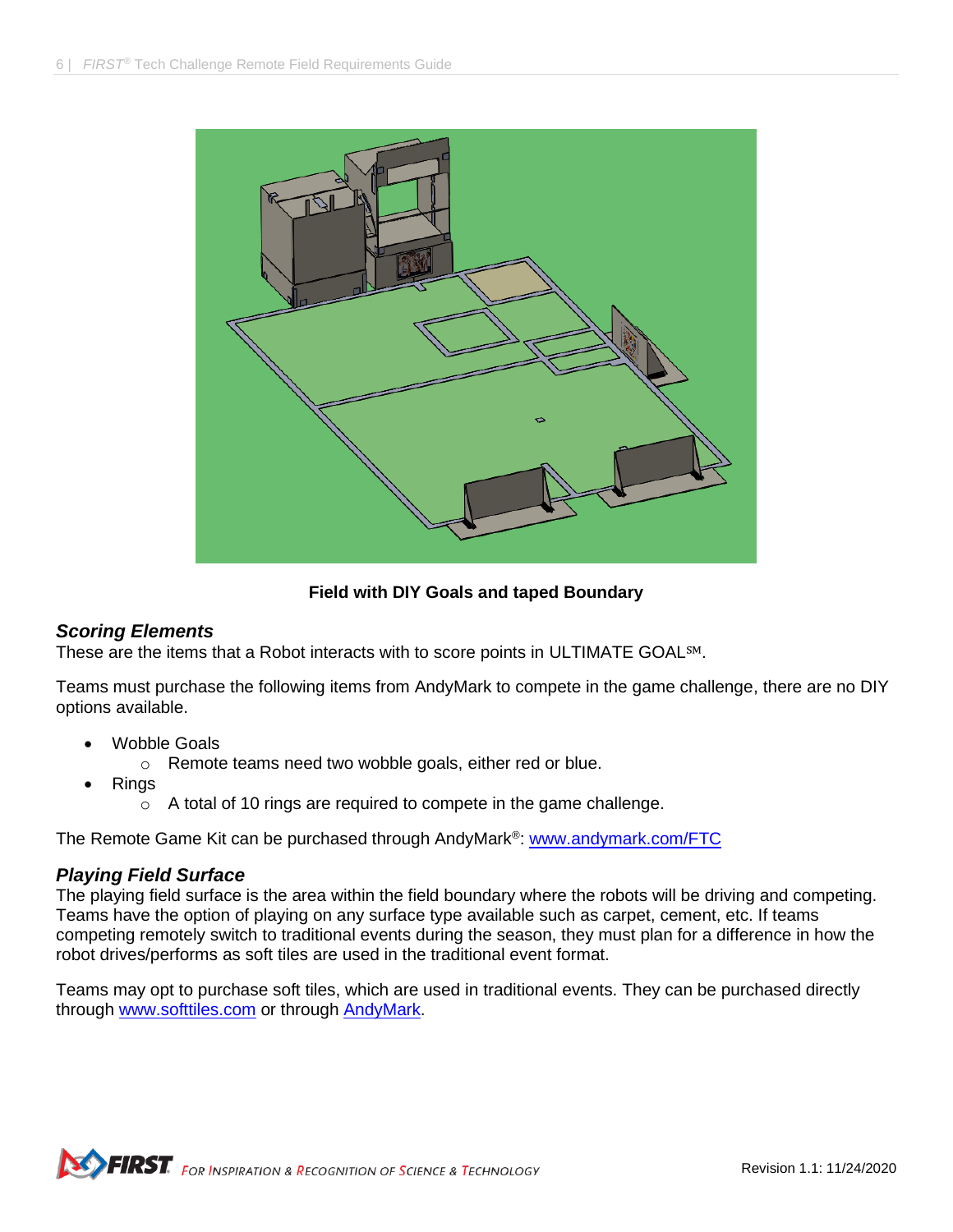## <span id="page-6-0"></span>*Field Boundary Requirements*

ULTIMATE GOAL℠ - Remote Version is played on an approximately 12 ft x 8 ft (3.65m x 2.44m) field. The Boundary of the Field can be defined in one of three ways, official perimeter walls, DIY perimeter walls, or a simple tape outline. Any of these options are acceptable for official gameplay.

1. Option 1 – Official AndyMark or IFI Field Perimeter.

ULTIMATE GOAL – Remote uses a subset of a standard *FIRST* Tech Challenge perimeter, two panels from the standard 12 ft x 12 ft field are not used.

- AndyMark Field Perimeter:<https://www.andymark.com/products/first-tech-challenge-perimeter-kit>
- IFI Field Perimeter: [https://www.vexrobotics.com/278-1501.html#attr-vex\\_kit\\_contents](https://www.vexrobotics.com/278-1501.html#attr-vex_kit_contents)
- 2. Option 2 DIY Field Perimeter

This is a lower cost alternative to the commercially available perimeter walls. *FIRST* has made DIY guides available to build the perimeter walls with recommendations on where to purchase materials. Teams can use this guide or opt to build their own DIY walls.

- DIY Build Guide:<https://www.firstinspires.org/resource-library/ftc/game-and-season-info>
- 3. Option 3 Taped Boundary

The minimum requirement is to have a taped boundary to define the Playing Field area. This option involves defining the field boundary by using tape to mark off the 141" x 94" (3.58 m x 2.39 m) space. The tape should be placed such that the outer edge of the tape defines the playing field area. See the Scoring Zone Requirements section for taping instructions.

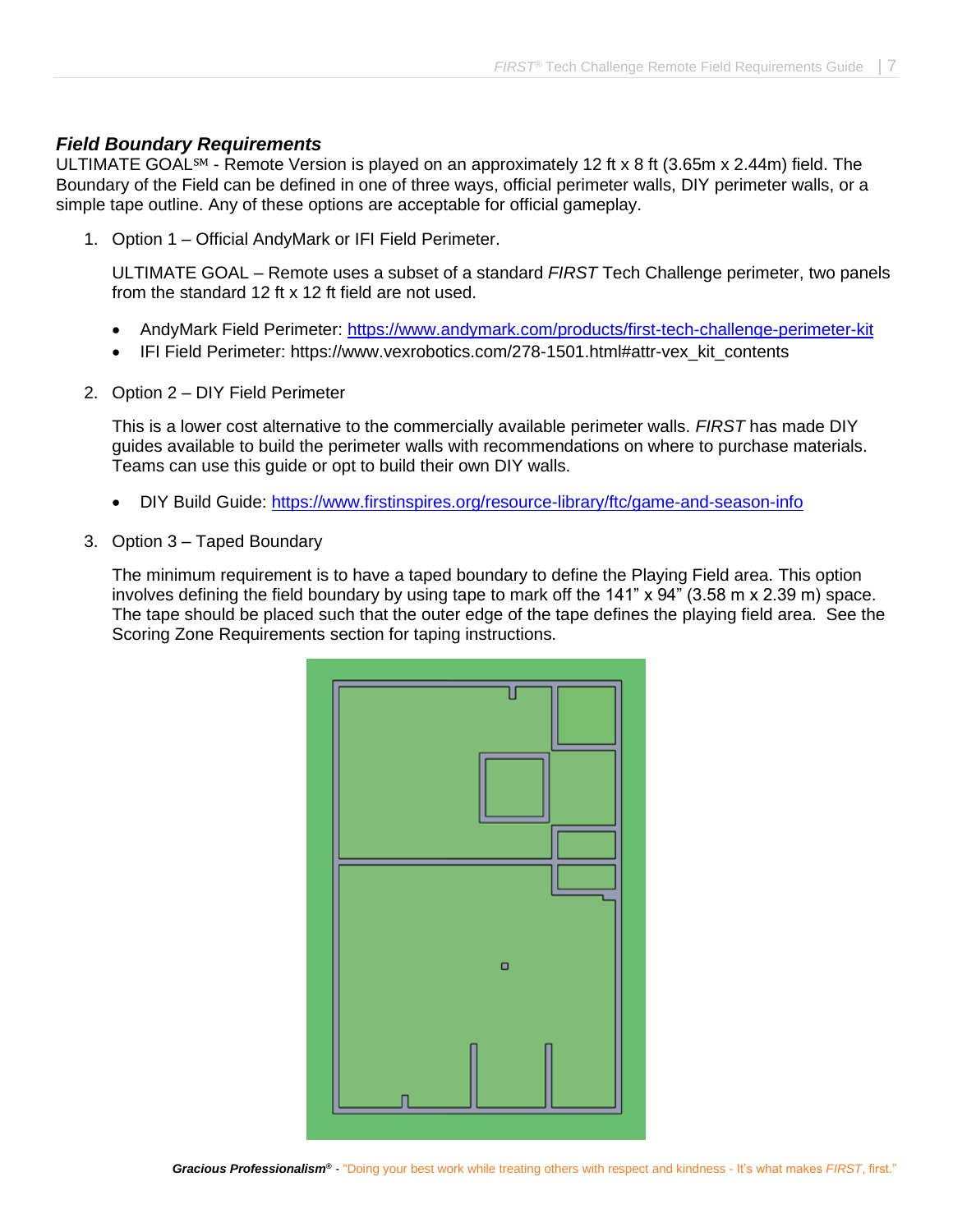2" wide Gaffers tape is recommended but any type or color of tape is acceptable. Below are examples of tape that can be used.

- Gaffers Tape:<https://www.findtape.com/gaffer-tape?tref=hp>
- Stucco Tape: [https://www.findtape.com/Shurtape-PE-444-Stucco-Masking-Film-](https://www.findtape.com/Shurtape-PE-444-Stucco-Masking-Film-Tape/p372/?idx=1&tid=2&info=stucco)[Tape/p372/?idx=1&tid=2&info=stucco](https://www.findtape.com/Shurtape-PE-444-Stucco-Masking-Film-Tape/p372/?idx=1&tid=2&info=stucco)
- Masking Tape: [https://www.findtape.com/Shurtape-CP-106-Economy-Grade-Masking-](https://www.findtape.com/Shurtape-CP-106-Economy-Grade-Masking-Tape/p364/?idx=2&tid=2&info=masking%2520tape)[Tape/p364/?idx=2&tid=2&info=masking%2520tape](https://www.findtape.com/Shurtape-CP-106-Economy-Grade-Masking-Tape/p364/?idx=2&tid=2&info=masking%2520tape)

When selecting a type of tape, pay attention to the floor it will be placed on to ensure the floor surface isn't damaged by the tape.

Because ULTIMATE GOAL<sup>SM</sup> involves rings that are launched, and returned to the field via a ramp, there is a likelihood that rings may be launched or roll outside of the field boundary. Having a perimeter around the playing field boundary will help teams to keep the elements within the playing field boundaries. Such a perimeter can be as simple as PVC tubing or lumber laid alongside the tape boundaries.

#### <span id="page-7-0"></span>*Scoring Zone Requirements*

The Target Zones, Launch Line, and Start Lines are taped off areas within the Field Boundary. 2" wide Gaffers tape is recommended but any type and color of tape is acceptable.

#### <span id="page-7-1"></span>**Boundary Dimensions:**

If foam rubber tiles are used, then the playing field surface is defined by the outer edge of the 24 tiles, with the perimeter tiles having their tabs cut off. If tiles are not used, then the playing field should be taped as shown:



Note: the short, 6" long tabs are intended to act as guide for the positioning of the Navigation Images and Tower Goal.

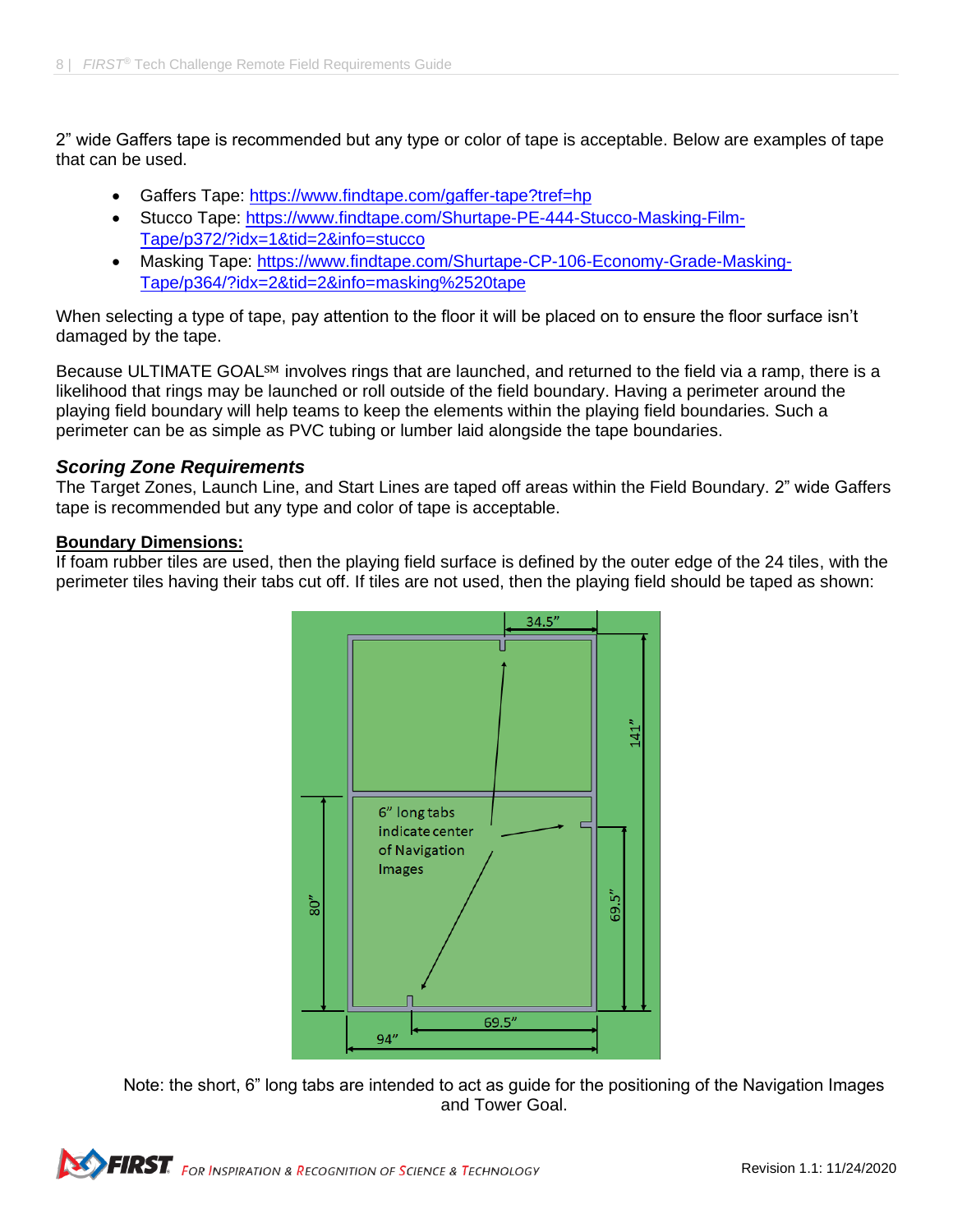#### <span id="page-8-0"></span>**Target Zones:**

If foam rubber ties are used, then the taped areas should be located just inside the tabs of the appropriate tiles. See the **Field Setup Guide** for details. If tiles are not used, then the Target Zones should be taped as shown:



#### <span id="page-8-1"></span>**Start Lines and Starter Stack:**

If foam rubber tiles are used, then the Start Lines should be taped just inside the left-hand tabs on the appropriate tiles. See the [Field Setup Guide](https://www.firstinspires.org/resource-library/ftc/game-and-season-info) for details. If tiles are not used, then the Start Lines and Starter Stack location s should be taped as shown:



Gracious Professionalism<sup>®</sup> - "Doing your best work while treating others with respect and kindness - It's what makes *FIRST*, first."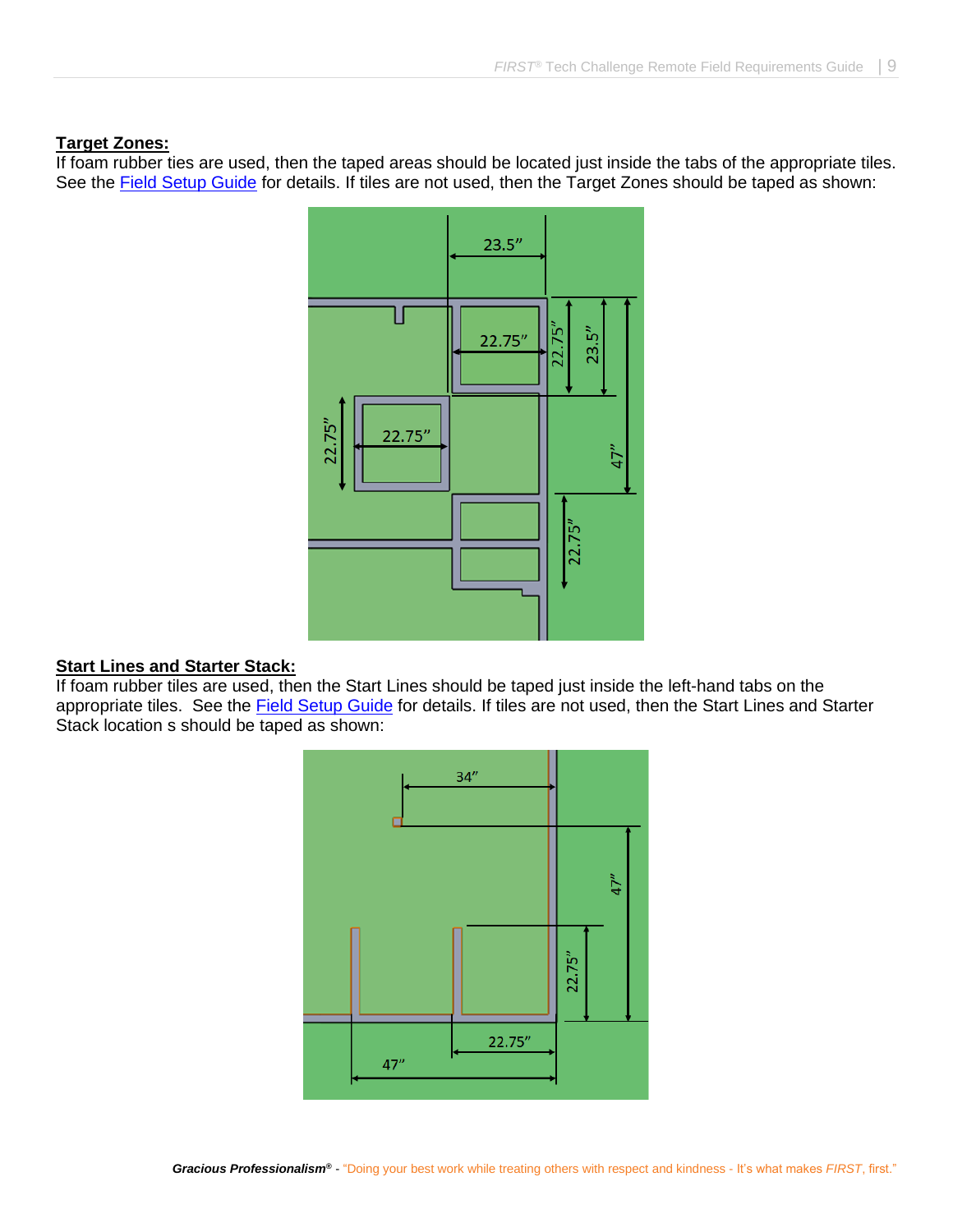#### <span id="page-9-0"></span>**Drop Zone:**

The Drop Zone is an unmarked area outside the Front Boundary (opposite the Tower Goal) where the Wobble Goals are placed during End Game. The Wobble Goal scoring task requires the Robot to lift the Wobble Goal over a 12" (30.5 cm) high barrier. If a perimeter wall (option 1 or 2 above) is not used, a barrier will have to be provided. This can be as simple as dropping the Wobble Goal into a 12" tall box.

#### <span id="page-9-1"></span>*Field Elements*

The Field Elements for ULTIMATE GOAL – Remote include one Tower Goal, one PowerShot, and one Return Rack.

• Option 1 – Official AndyMark Field Elements

These are identical to the elements used in traditional matches and can be purchased through AndyMark: [www.andymark.com/FTC](http://www.andymark.com/FTC)

The Field Elements can be purchased as either a Red version or a Blue version. There is no difference in game play, but one is a mirror image of the other and the field and Scoring Zones must be set up accordingly. See the Field Setup guide for details.

• Option 2 – DIY Field Elements

Teams may fabricate their own game elements from readily available materials. The DIY elements are designed to simulate the performance of the Official Field Elements, but teams should realize that there will be some differences in how the Ring bounces, deflects, etc. The DIY Field Element Guide can be obtained at this link: [https://www.firstinspires.org/resource](https://www.firstinspires.org/resource-library/ftc/game-and-season-info)[library/ftc/game-and-season-info](https://www.firstinspires.org/resource-library/ftc/game-and-season-info)

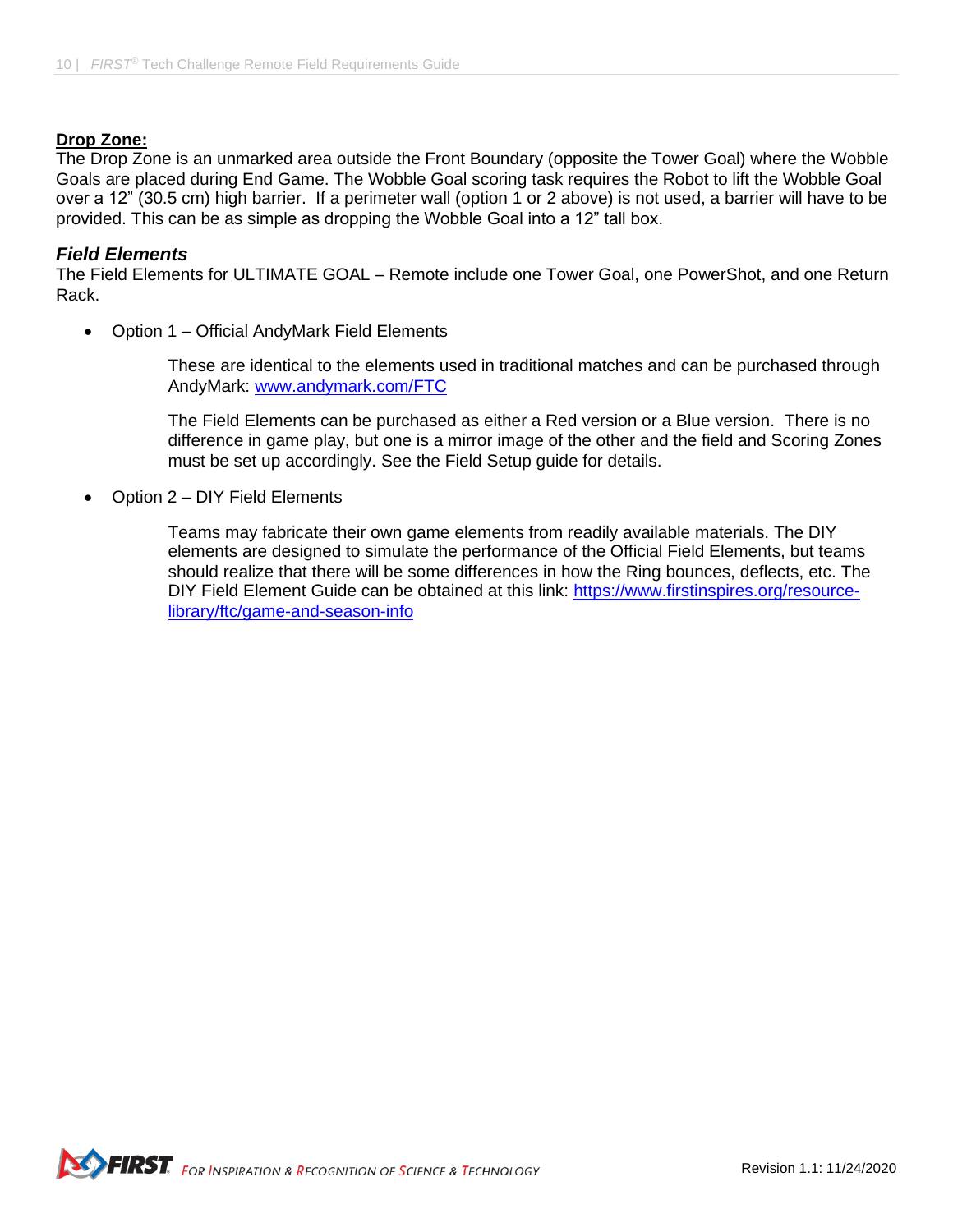## <span id="page-10-0"></span>*Navigation Images*

On a traditional field, there are a total of 5 navigation images placed on the outside walls of the 12 ft x 12 ft playing field perimeter. For remote gameplay, teams may use a total of 3 navigation images. Navigation images are not a requirement in remote gameplay; however, they are helpful in robot navigation during the autonomous period of the match. Images can be downloaded from the [game and season page.](https://www.firstinspires.org/resource-library/ftc/game-and-season-info)

The navigation images should be set up exactly as identified in the [Field Setup Guide.](https://www.firstinspires.org/resource-library/ftc/game-and-season-info) For example

- 1. If a team is using the blue side of the field, the navigation images will be mounted under the tower goal, on the wall centered and to the right of the Tower Goal, and the front wall (audience side of field).
- 2. If a team is using the red side of the field, the navigation images will be mounted under the tower goal, on the wall centered and to the left of the Tower Goal, and the front wall (audience side of field).



If a team is not using perimeter walls, they will need to place the navigation images on a vertical surface such as a cardboard box. The base of the tower goal can be used as one of the vertical surfaces. The center of the images should be aligned with the center of the short tape sections.

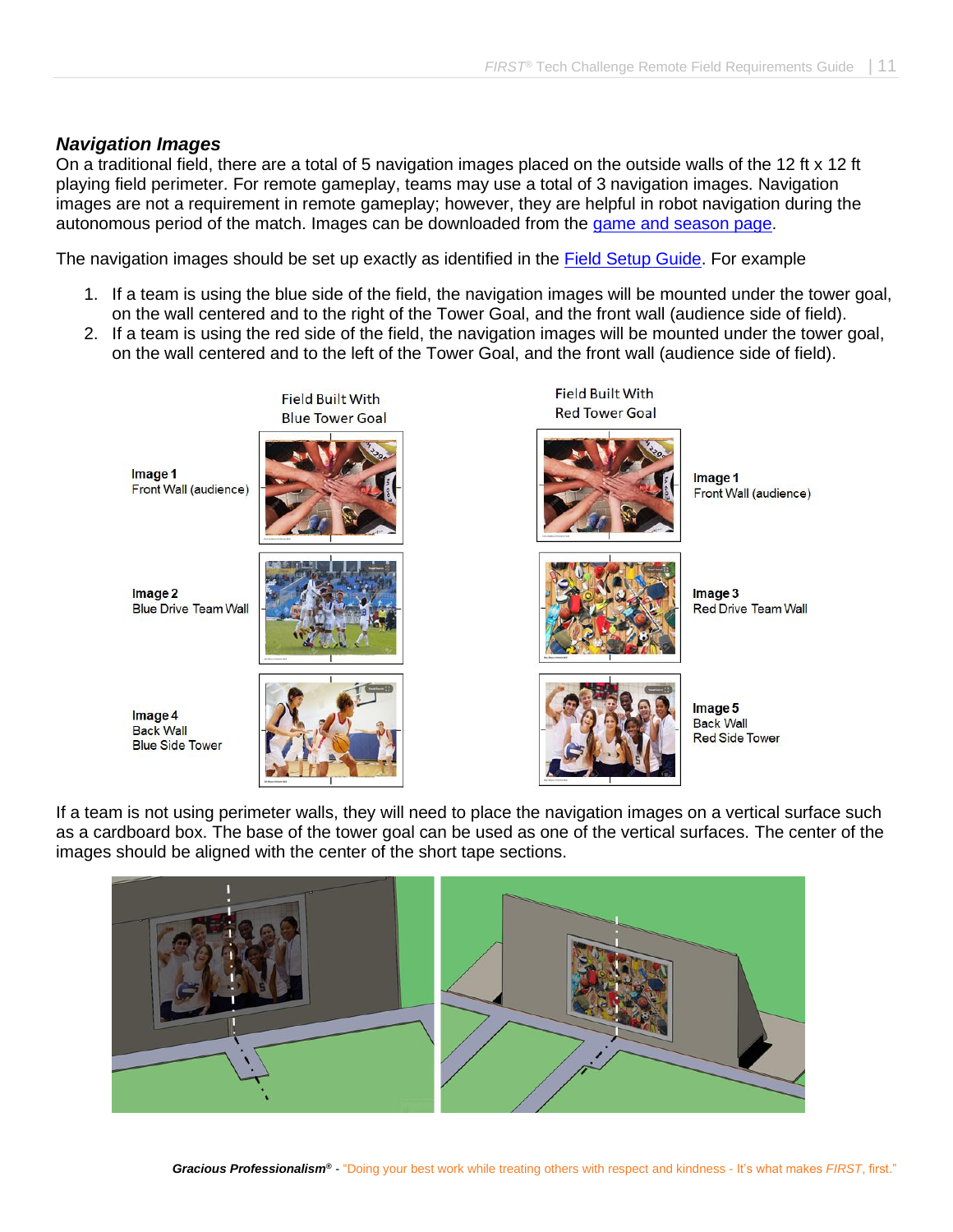# <span id="page-11-0"></span>**FTC Remote Scoring System**

Teams will be responsible for scoring their own matches during a remote event. Teams can score their matches electronically or using paper scoring sheets:

- Option 1 Use the FTC Live Cloud scoring system to score a team's matches
	- o Requires a stable, reliable Internet connection
	- $\circ$  Requires a device (smartphone, tablet, Chromebook or laptop) to enter in scores during the match
		- Must be connected to Internet
		- Must have a web browser
		- Can be used to play match audio cues
	- $\circ$  Team can optionally have a second device to act as a field/team display during the match
		- Must be connected to Internet
		- Must have a web browser
		- Can be used to play match audio cues
- Option 2 Use paper scoresheets to score a team's matches
	- o Scoresheets can be downloaded from [https://www.firstinspires.org/resource-library/ftc/game](https://www.firstinspires.org/resource-library/ftc/game-and-season-info)[and-season-info.](https://www.firstinspires.org/resource-library/ftc/game-and-season-info) After a match is complete, a team's score must eventually be entered into the FTC Live scoring system
		- **•** Someone who has Internet access can be designated to enter in the score for the team
		- Scores must be entered before the close of the remote event's submission window

For detailed information, please refer to the FTC Live Cloud Scoring Guide, which is available from the game [and season page.](https://www.firstinspires.org/resource-library/ftc/game-and-season-info)

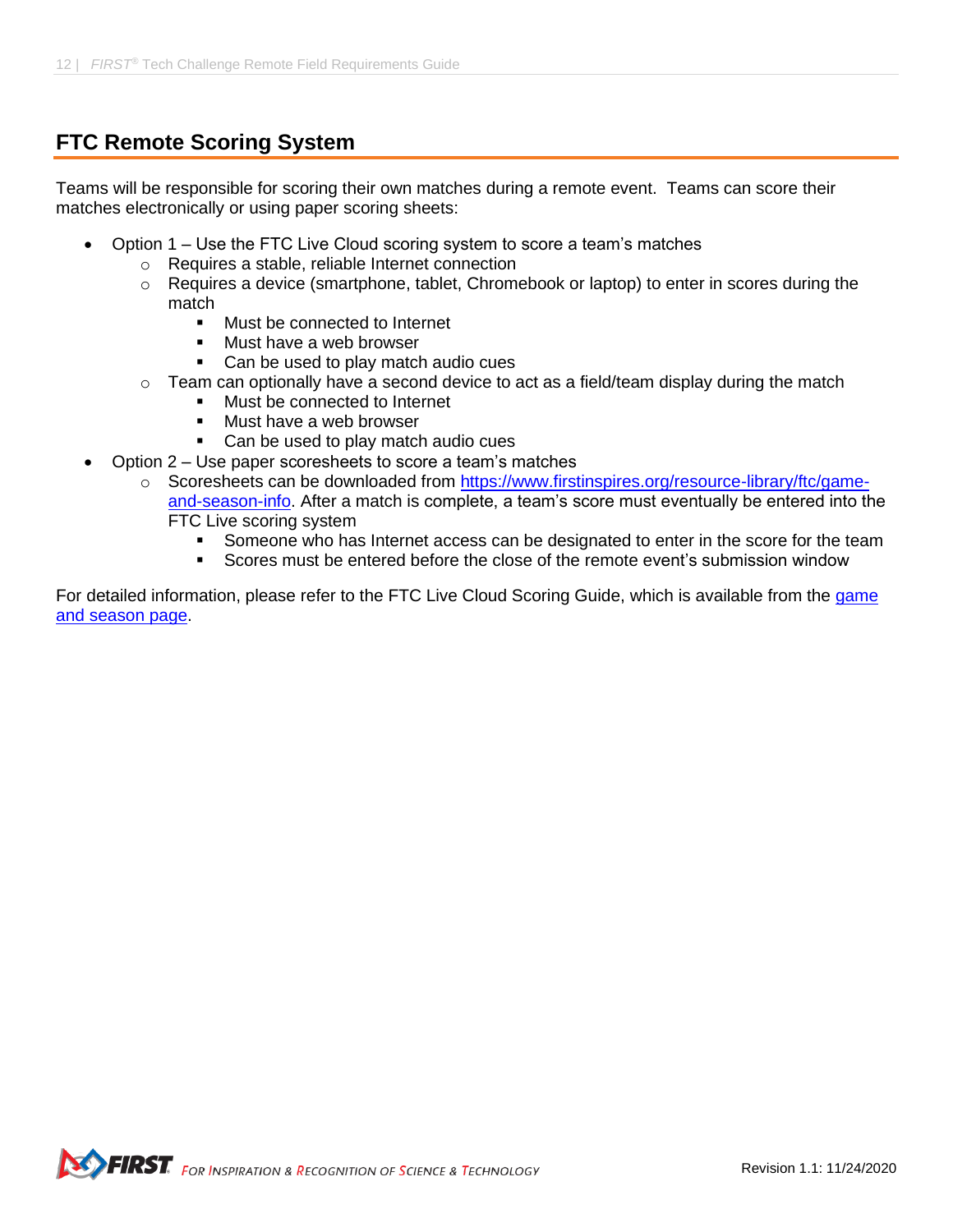# <span id="page-12-0"></span>**Appendix A – Resources**

#### <span id="page-12-1"></span>*Game Forum Q&A*

https://ftcforum.firstinspires.org/

Anyone may view questions and answers within the *FIRST®* Tech Challenge game Q&A forum without a password. To submit a new question, you must have a unique Q&A system username and password for your team.

#### <span id="page-12-2"></span>*FIRST Tech Challenge Game Manuals*

Part 1 and 2 - <https://www.firstinspires.org/resource-library/ftc/game-and-season-info>

#### <span id="page-12-3"></span>*FIRST Headquarters Pre-Event Support*

Phone: 603-666-3906 Mon – Fri 8:30am – 5:00pm Email: [Firsttechchallenge@firstinspires.org](mailto:FTCTeams@firstinspires.org)

#### <span id="page-12-4"></span>*FIRST Websites*

*FIRST* homepage – [www.firstinspires.org](http://www.firstinspires.org/)

*FIRST* [Tech Challenge Page](http://www.firstinspires.org/robotics/ftc) – For everything *FIRST* Tech Challenge.

*FIRST* [Tech Challenge Event](http://www.firstinspires.org/team-event-search) Schedule – Find *FIRST* Tech Challenge events in your area.

#### <span id="page-12-5"></span>*FIRST Tech Challenge Social Media*

*FIRST* [Tech Challenge Twitter Feed](https://twitter.com/FTCTeams) - If you are on Twitter, follow the *FIRST* Tech Challenge Twitter feed for news updates.

*FIRST* [Tech Challenge Facebook page](https://www.facebook.com/FTCTeams) - If you are on Facebook, follow the *FIRST* Tech Challenge page for news updates.

*FIRST* [Tech Challenge YouTube Channel](https://www.youtube.com/user/FIRSTTechChallenge) – Contains training videos, game animations, news clips, and more.

*FIRST* [Tech Challenge Blog](http://firsttechchallenge.blogspot.com/) – Weekly articles for the *FIRST* Tech Challenge community, including outstanding volunteer recognition!

*FIRST* [Tech Challenge Team](http://www.firstinspires.org/node/4311) Email Blasts – contain the most recent *FIRST* Tech Challenge news for teams.

#### <span id="page-12-6"></span>*Feedback*

We strive to create support materials that are the best they can be. If you have feedback about this manual, please email [firsttechchallenge@firstinspires.org.](mailto:ftcteams@firstinspires.org) Thank you!